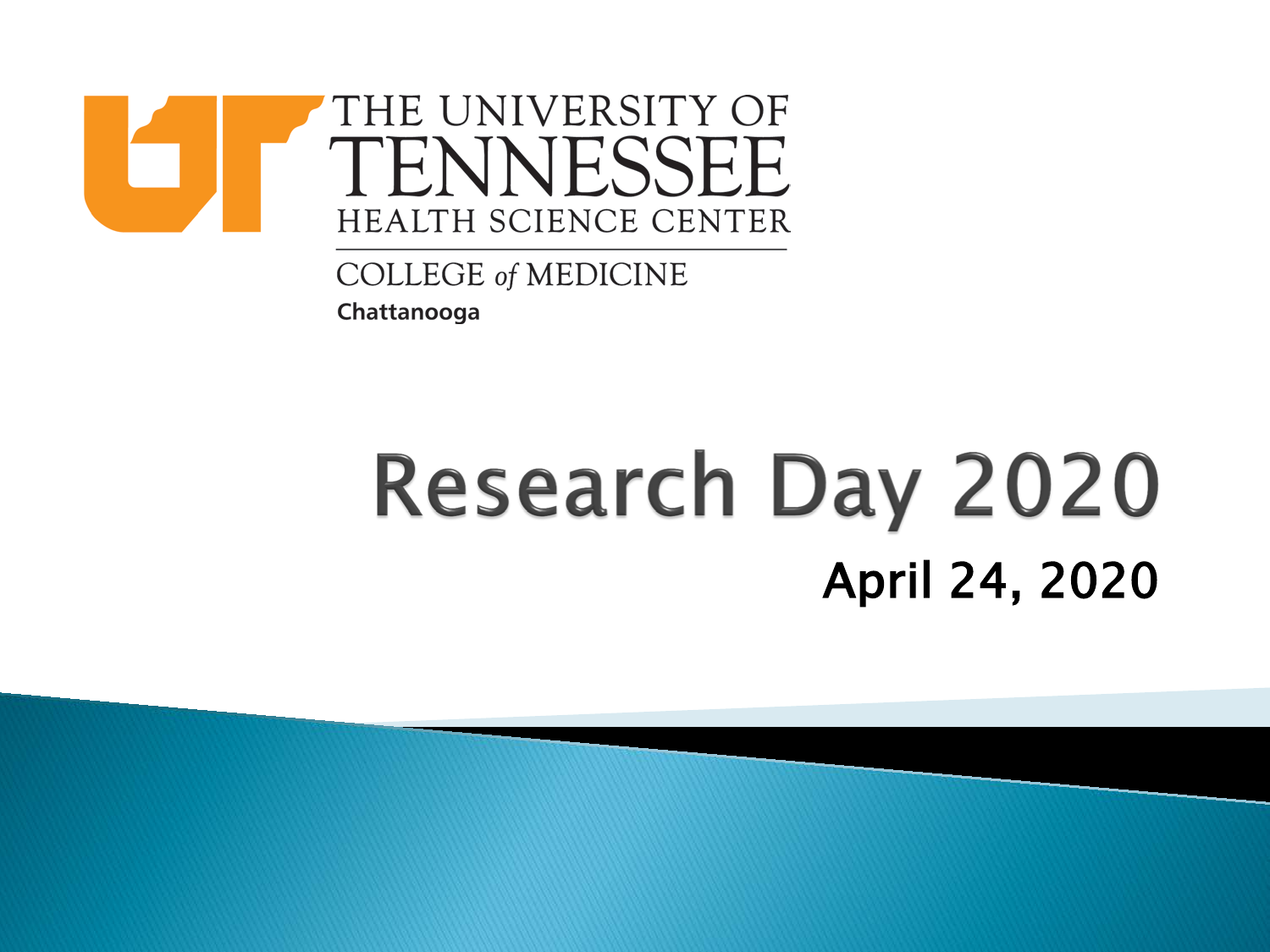# **Research Day 2020**

**Participants** 

Up to two presentations for each Department selected through internal presentations by the Resident Program Director and/or the Chair of the Department.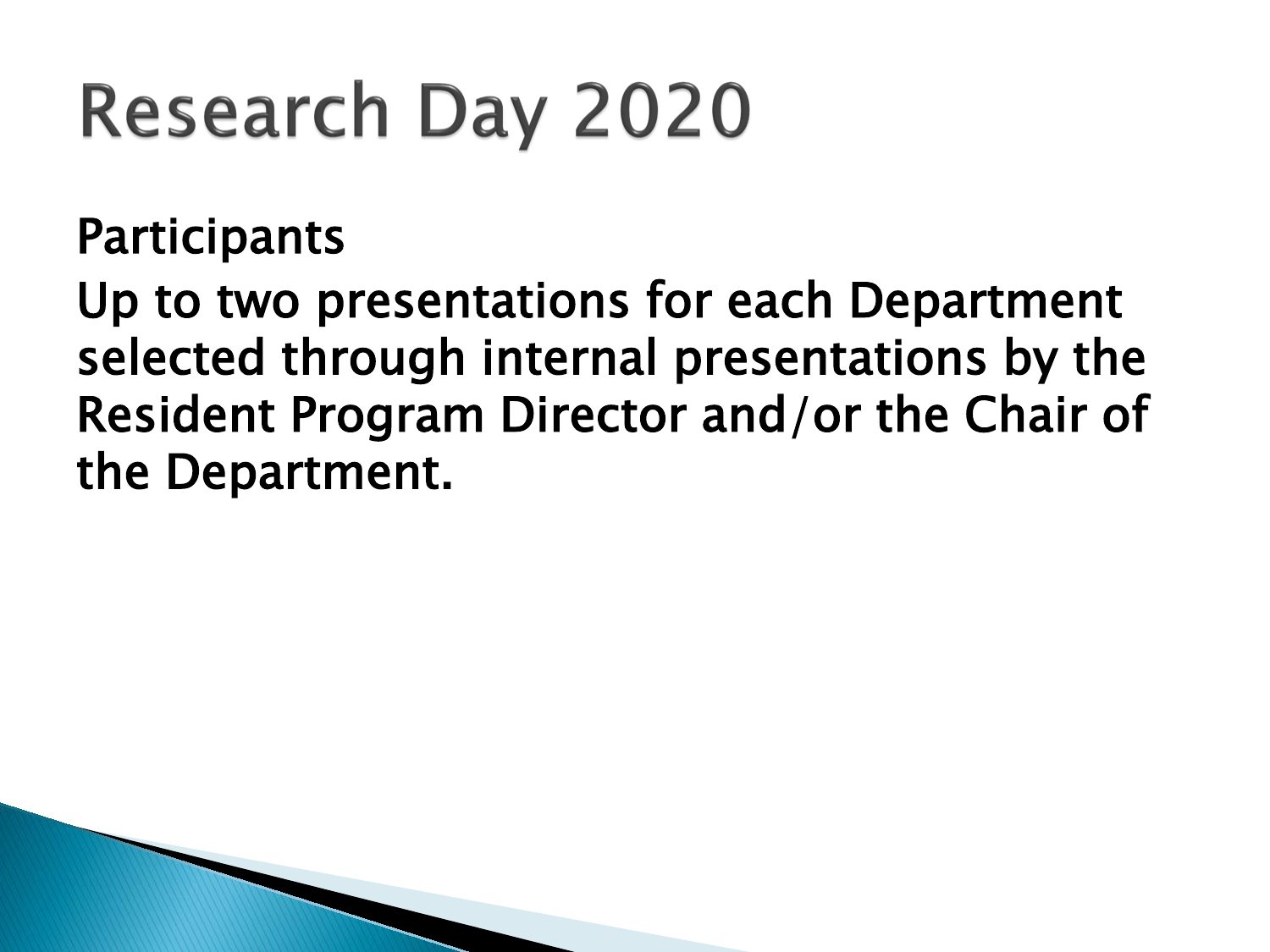### **Key Dates**

#### October 10th, 2019 – SRC Submission

#### March 31<sup>st</sup>, 2020 – Departmental Selection of Presentations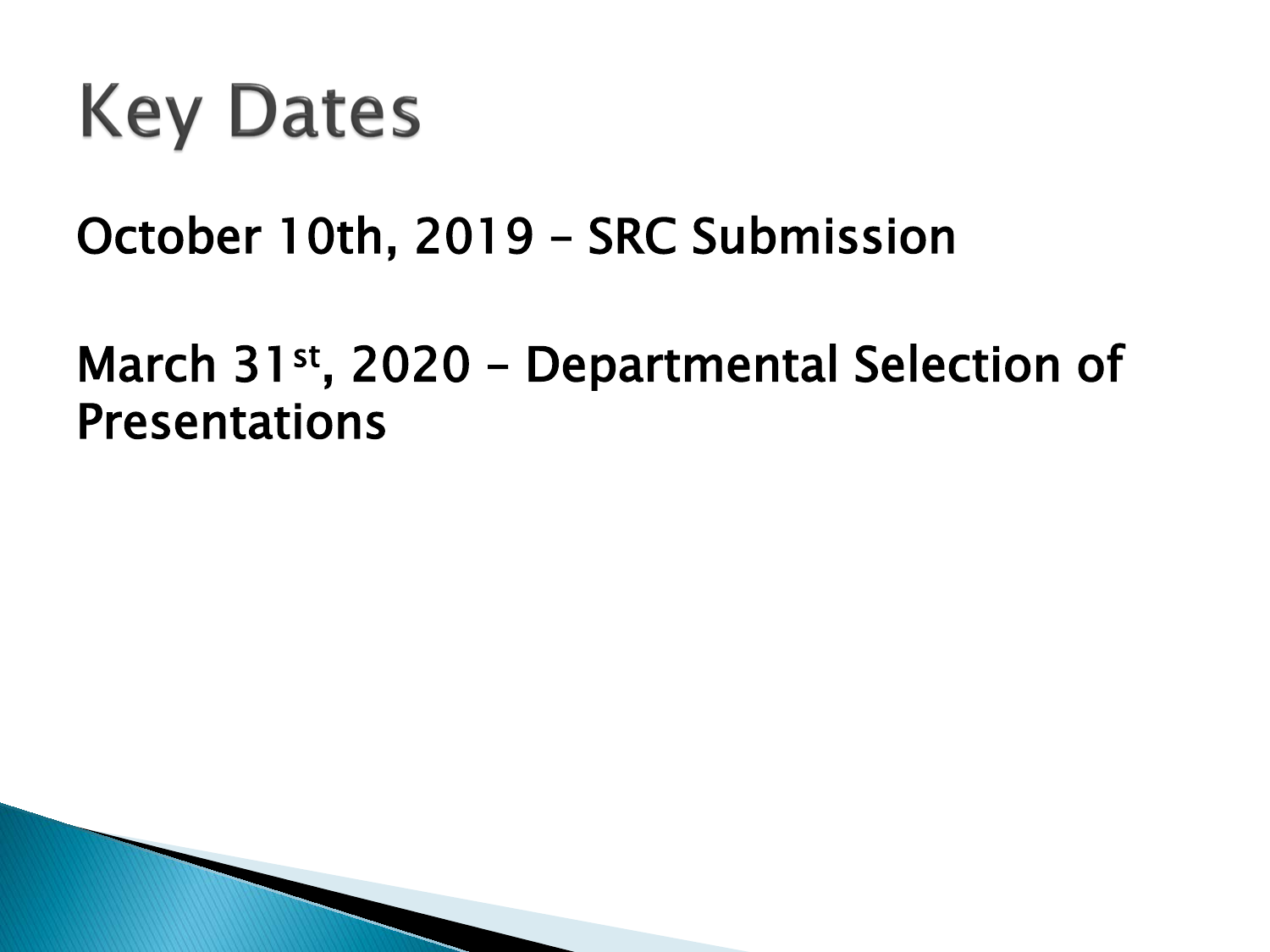## **Research Support**

Biostatistics:

Gao, Lani: [Cuilan-Gao@utc.edu](mailto:Cuilan-Gao@utc.edu) Dept. of Mathematics

Holcombe, Jenny: [Jenny-Holcombe@utc.edu](mailto:Jenny-Holcombe@utc.edu) School of Nursing

Levi, Amy: [Amy-Levi@utc.edu](mailto:Amy-Levi@utc.edu) School of Nursing

Data IT Manager (in progress)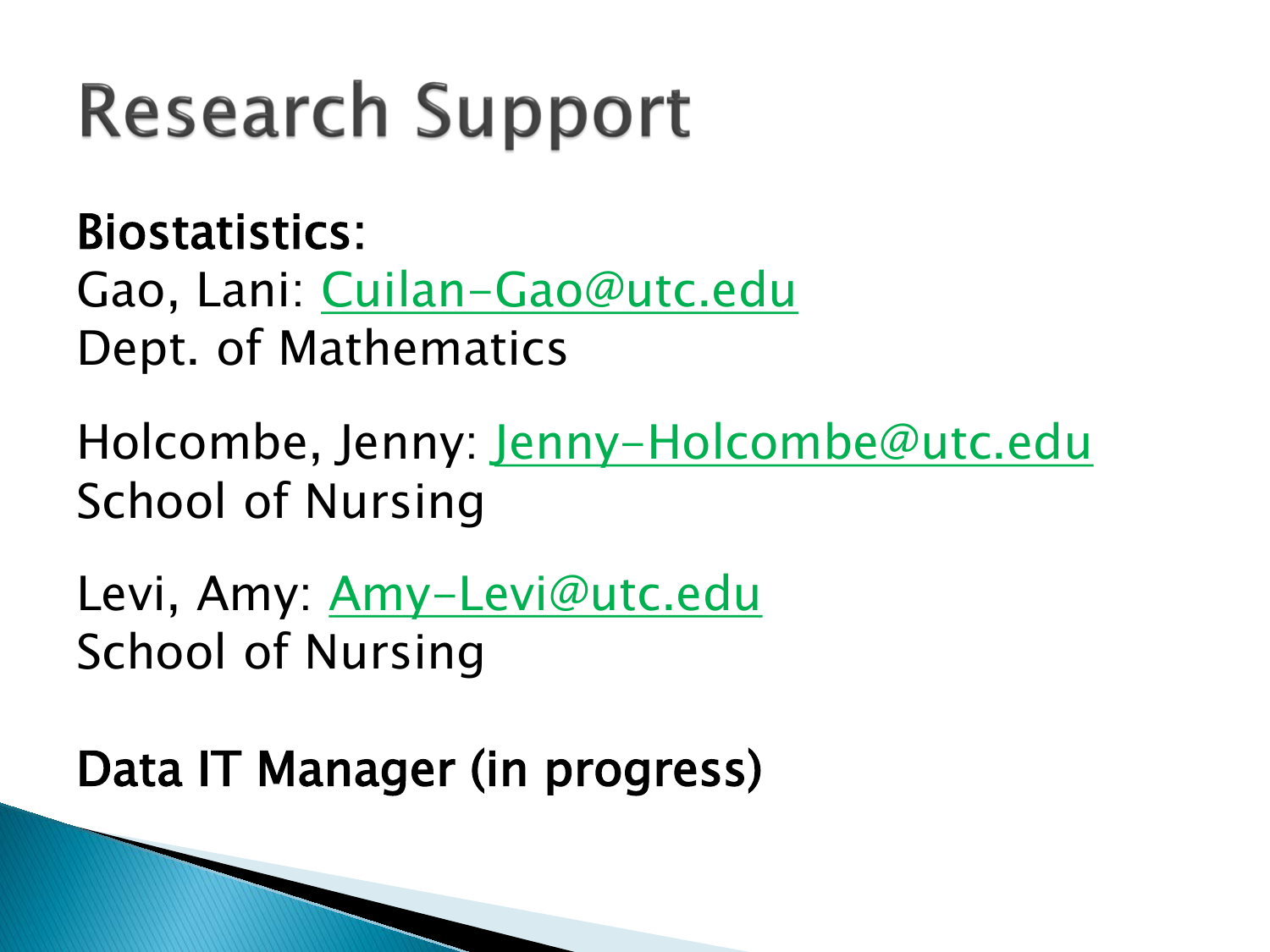## **Research Support**

Please involve the Biostatisticians before the IRB submission, distribute work throughout the year and keep track of support as well abstracts, papers and authorship.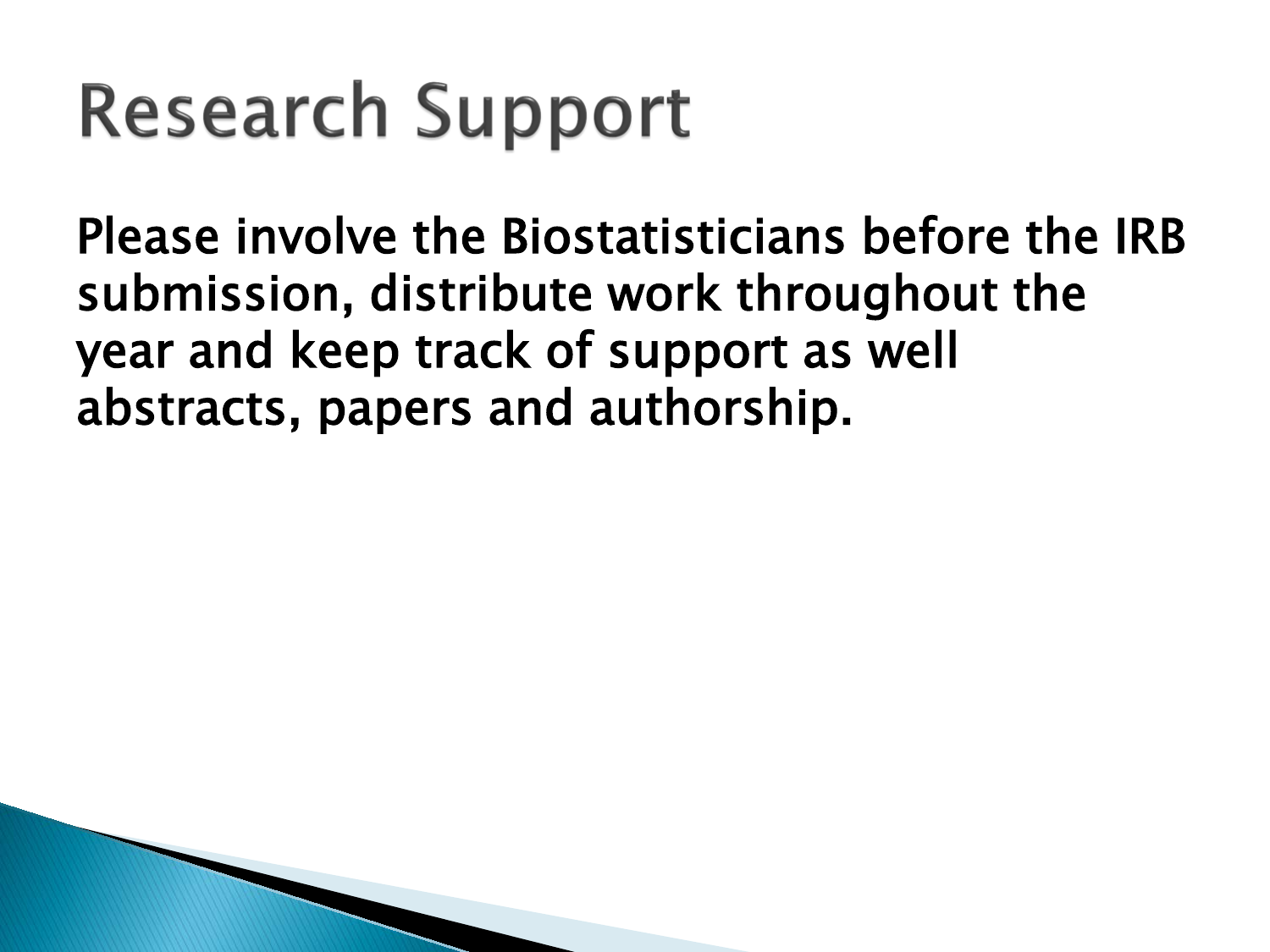### **Research Abstracts**

#### Guidelines

 The abstract must address scientific questions, detail clinical observations, or contain primary scientific data. All research and studies reported in submitted abstracts that involve human subjects must be approved by the UT IRB (deadline for SRC submission October 10<sup>th</sup>, 2019<br>before going to IRB).

#### Format

 The entire body of the abstract, excluding tables, must not exceed 3,500 characters. Spaces are not included in this number. Title, authors' names, affiliations, tables are not included in the character count. The abstract must be structured (i.e., abstracts divided into sections using terms such as Introduction, Methods, Results, Conclusions, etc.).

#### Slide Presentation

 The total time allotted to each speaker is 10 minutes. The presenters should plan to speak for 8 minutes and leave 2 minutes for questions. They should show no more than 1 slide per minute of speaking time. This means approximately 8-10 slides MAXIMUM for the 8 minutes presentation. The letters on the presented slides should be BIG ENOUGH<br>with a suggested minimum font is 14 or 4 curves on any slide. In<br>addition to the body of the talk, the presentation should include an introduction and a summary or conclusion slide.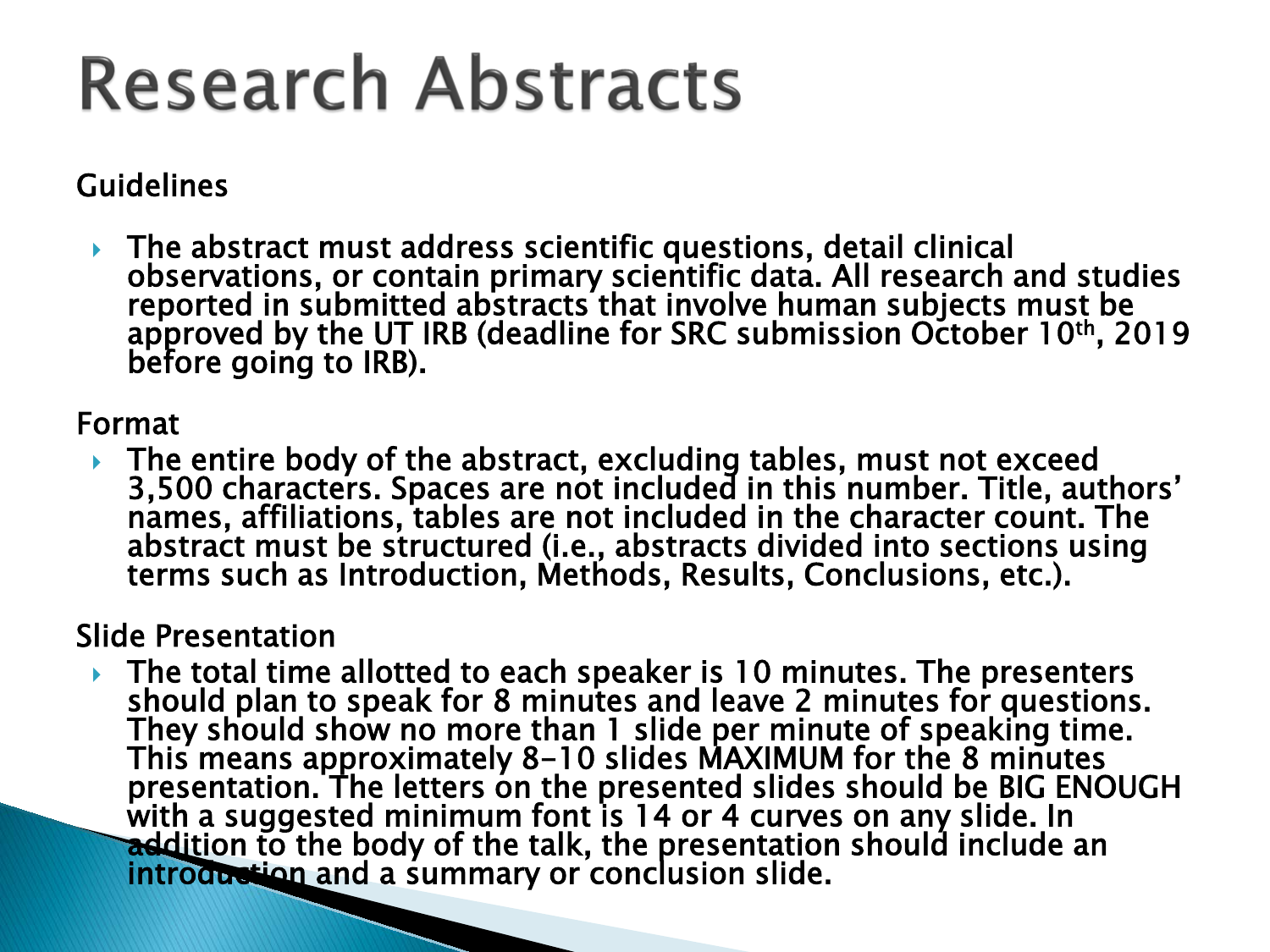## **Biomedical Research Initiation Collaborative Grants**

The UT Health Science Center / UT College of Medicine, Erlanger Health System and The University of Tennessee at Chattanooga are partnering to support an inter-institutional grant program designed to increase collaborative biomedical research activity.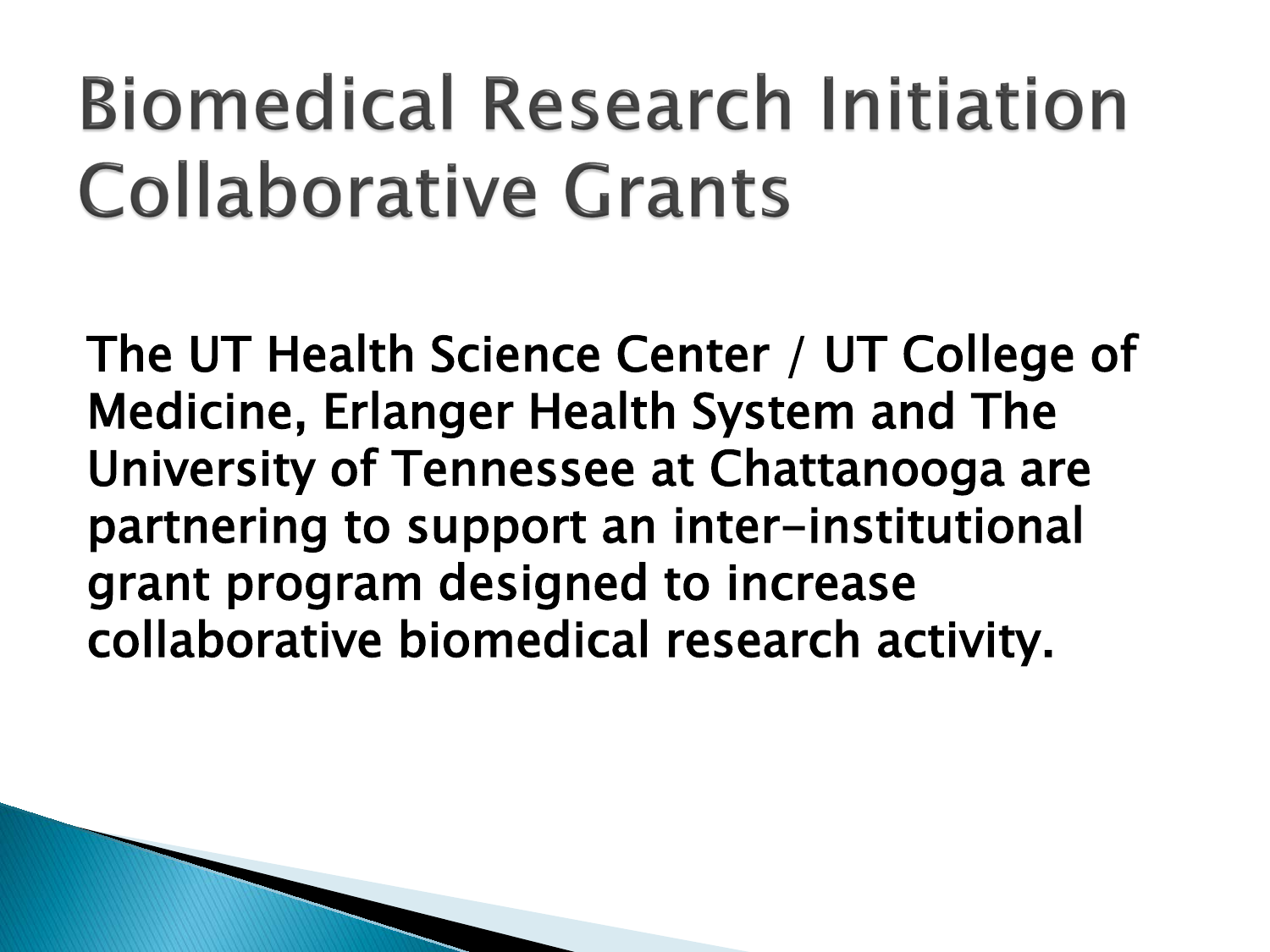# **Eligibility**

- ▶ All proposals must include Co-PIs one representing UTCOM/Erlanger and one representing UTC.
- ▶ For UTC, eligible Co-PIs include tenured or tenure-track faculty; faculty in non-tenure roles, staff, and post-doctoral research fellows may participate as a research team member.
- For UTCOM/Erlanger, eligible Co-PIs include all faculty members, residents, and clinical fellows.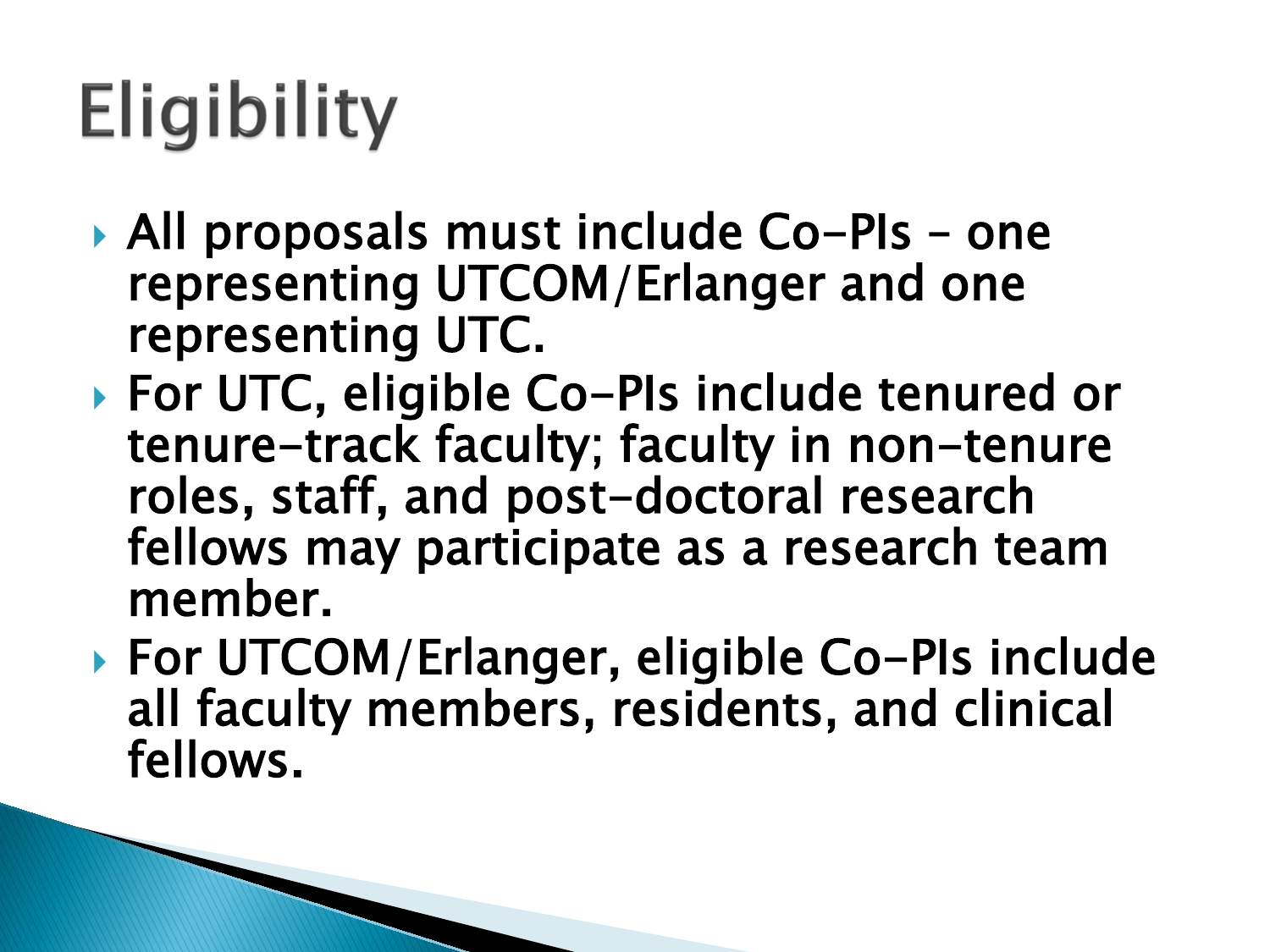# Key Dates

- Workshop & Research Networking: September 12, 4-6pm, UTC Library Southern Writers Room (4th Floor)
- Application Submission Deadline: November 5, 2019
- Notification to Applicants: December 5, 2019
- Project Start Date: January 1, 2020
- Interim Report Deadline: June 30, 2020
- Project End Date: December 31, 2020
- Final Report Deadline: January 31, 2021